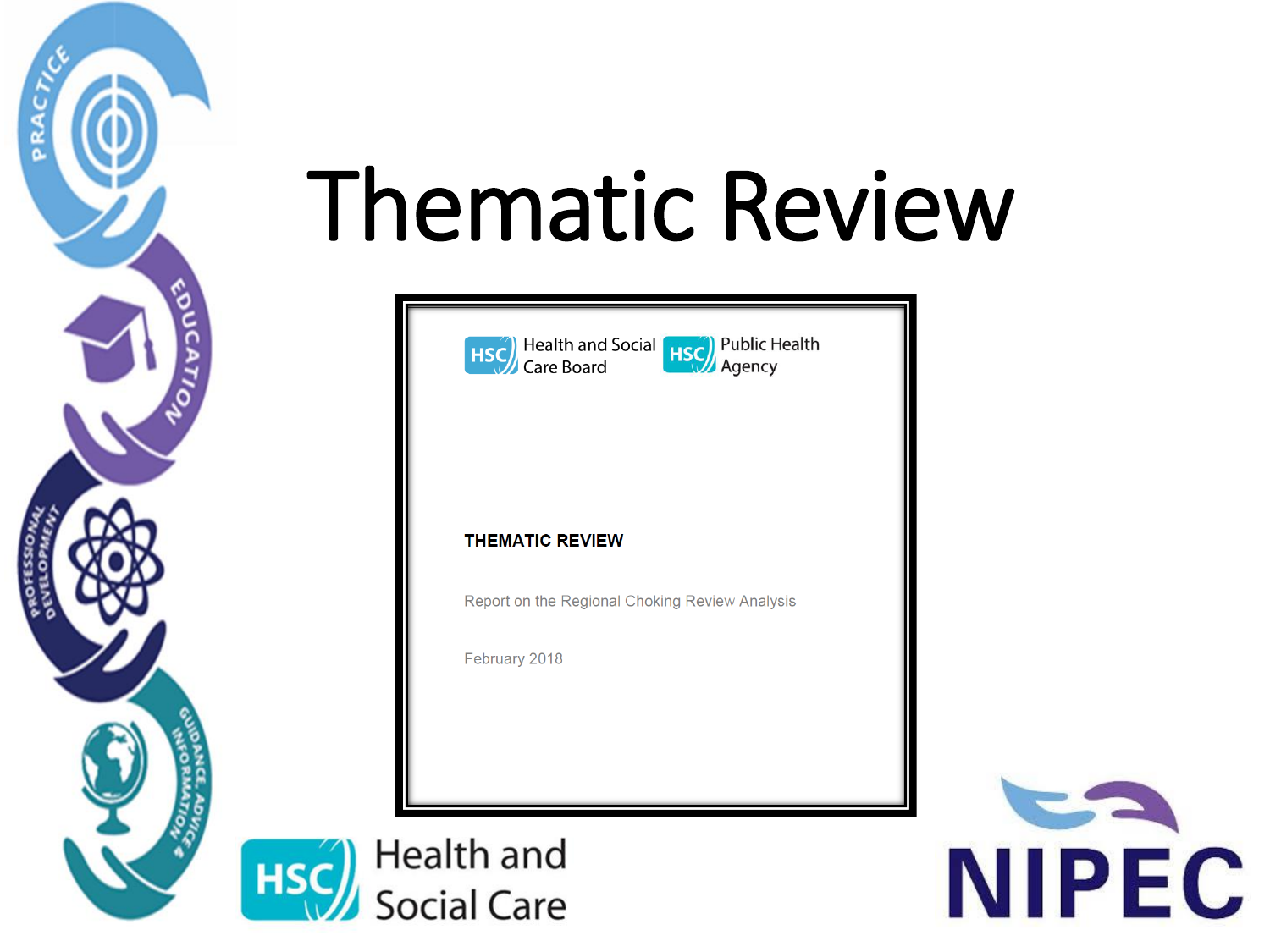

### Context

- Published February 2018
- Aims
	- identify recurring themes
	- consider regional learning
	- highlight areas of good practice
	- determine if regional actions are required to

reduce/prevent reoccurrence of these incidents



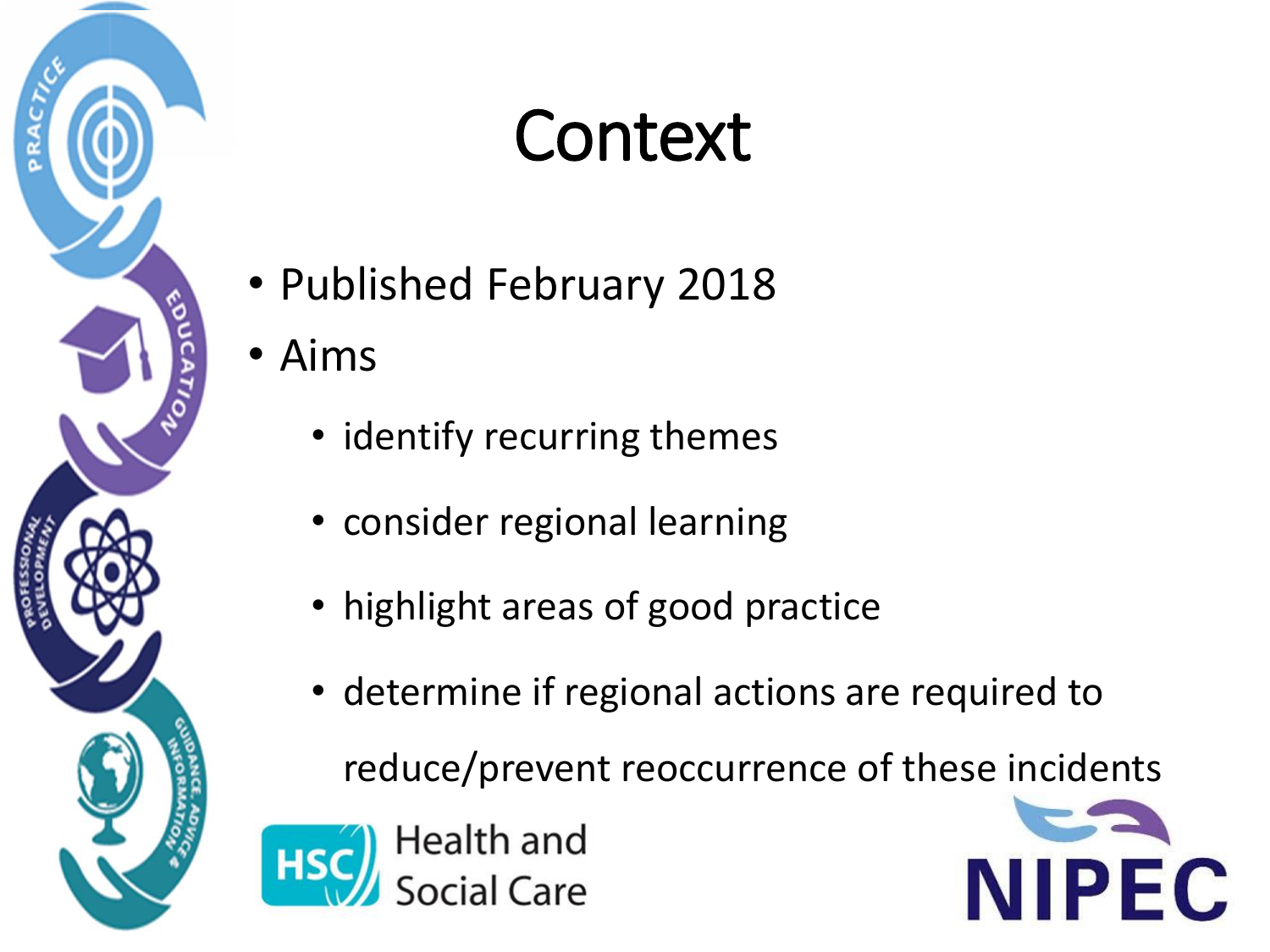

### Background

- An inter professional review team including service users and carers
- Review of all SAIs May 2010 April 2016 where choking on food was associated with actual or potential harm
- Considered n=17 SAIs; n= 14 (82%) of incidents resulted in death



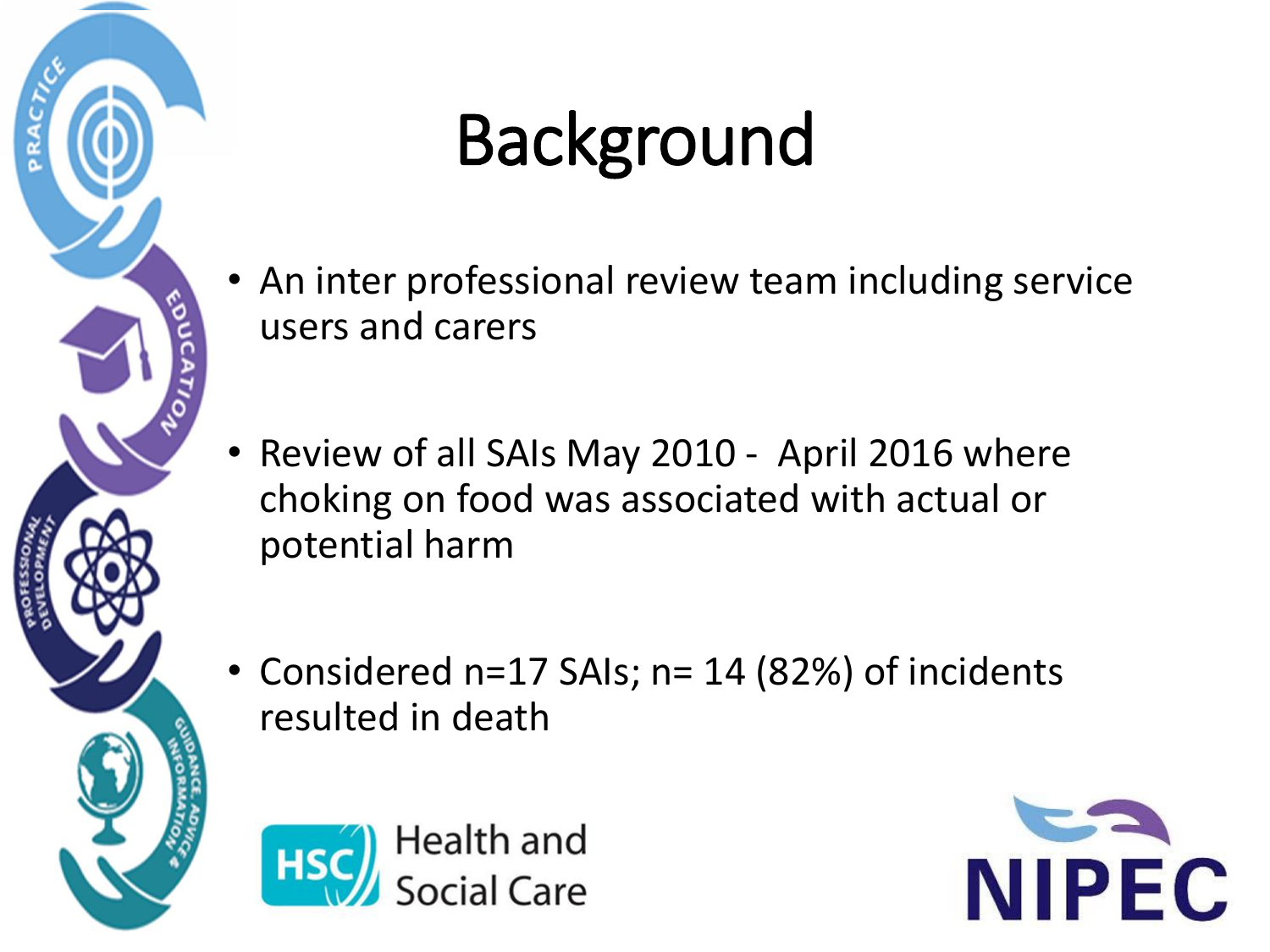

## Themes from SAI's

- Known history of swallowing difficulty;
- Interpretation, understanding and documentation
- Training: food preparation, dysphagia, CPR, first Aid
- Recommendations which were present were not always adhered to
- Behavioural issues
- Posture of patient when eating
- Visitors giving patients food they were not allowed
- The importance of personalised care planning with regards to dietary requirements
- Appropriate supervision in dining rooms.<br> **Example:** Health and iocial Care

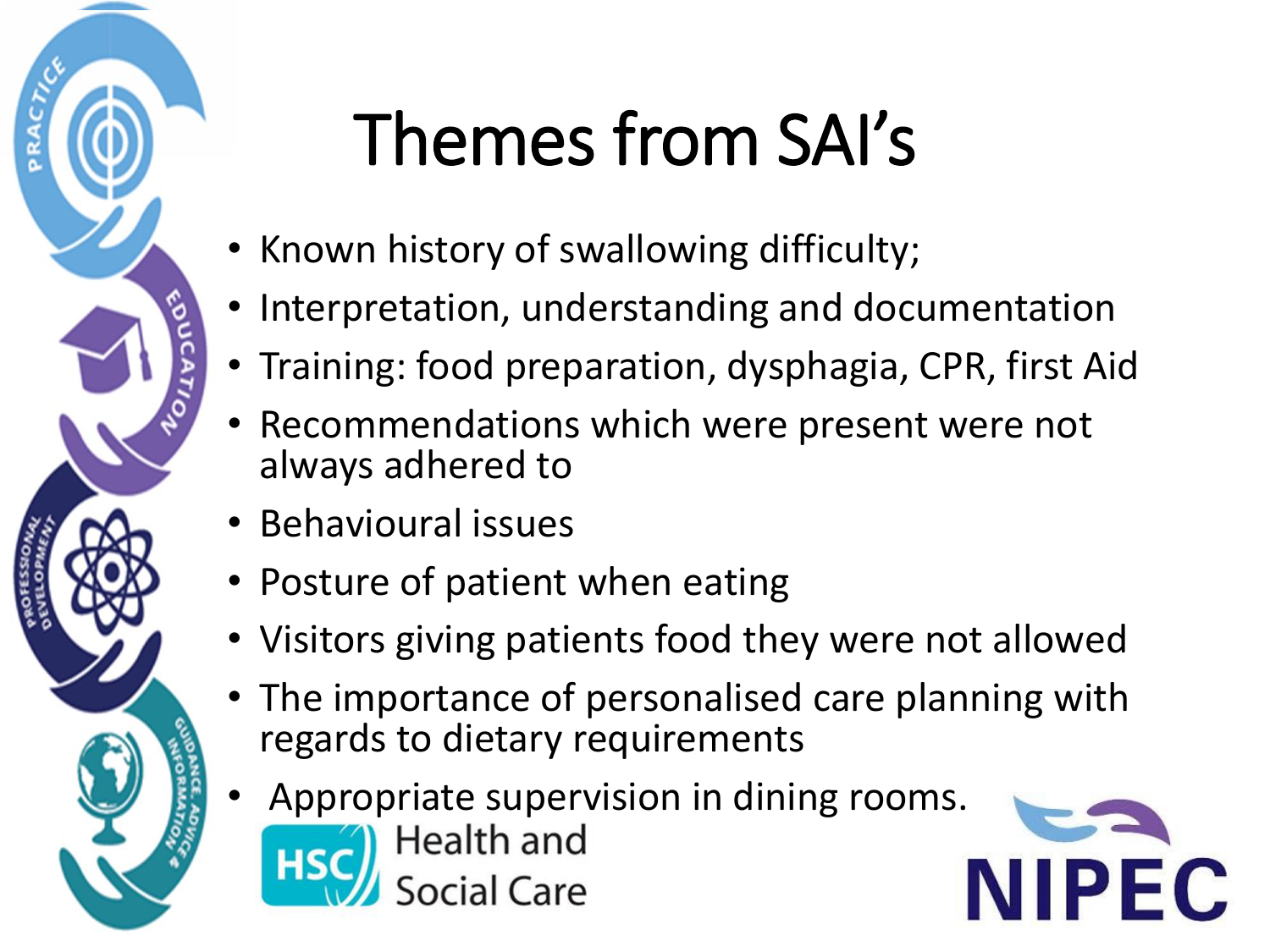### Key Themes from Review

- Aetiology of individuals who are at higher risk of choking
- Behaviours which increase the risk of choking
- Recognition of signs and symptoms of swallowing difficulties
- Communication and understanding of Speech and Language Therapy (SLT) recommendations
- Implementation of individual care plans
- Physical environment & impact of changes in environment
- Mealtimes and snacks
- Dysphagia training & awareness.



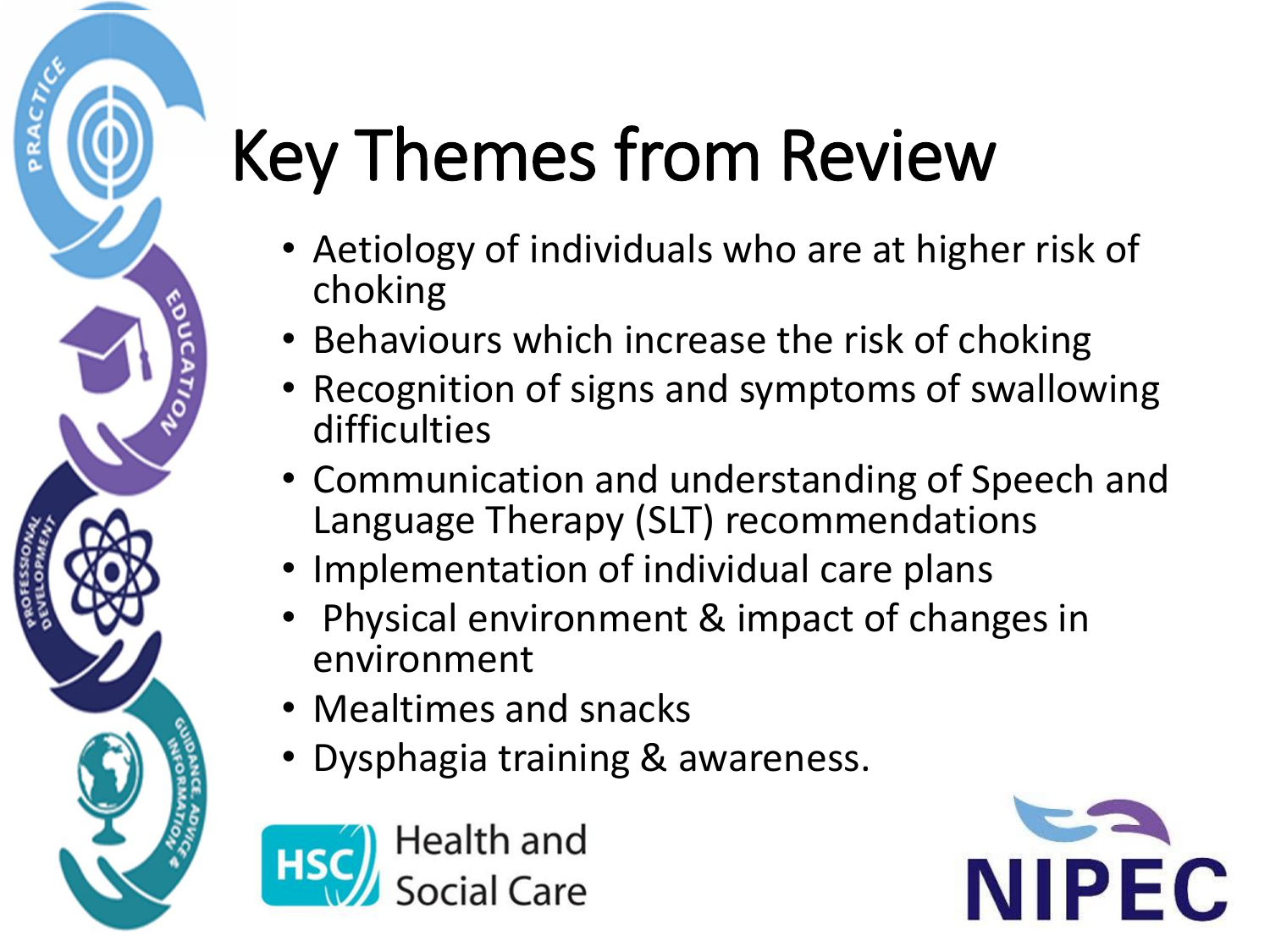### Trust Recommendations

- Posture of individuals when eating
- Visitors, families, friends potentially unaware of SLT recommendations, giving individuals food which were not in keeping with the individuals care plan
- Appropriate supervision when eating & drinking
- Training in food preparation, CPR and first aid



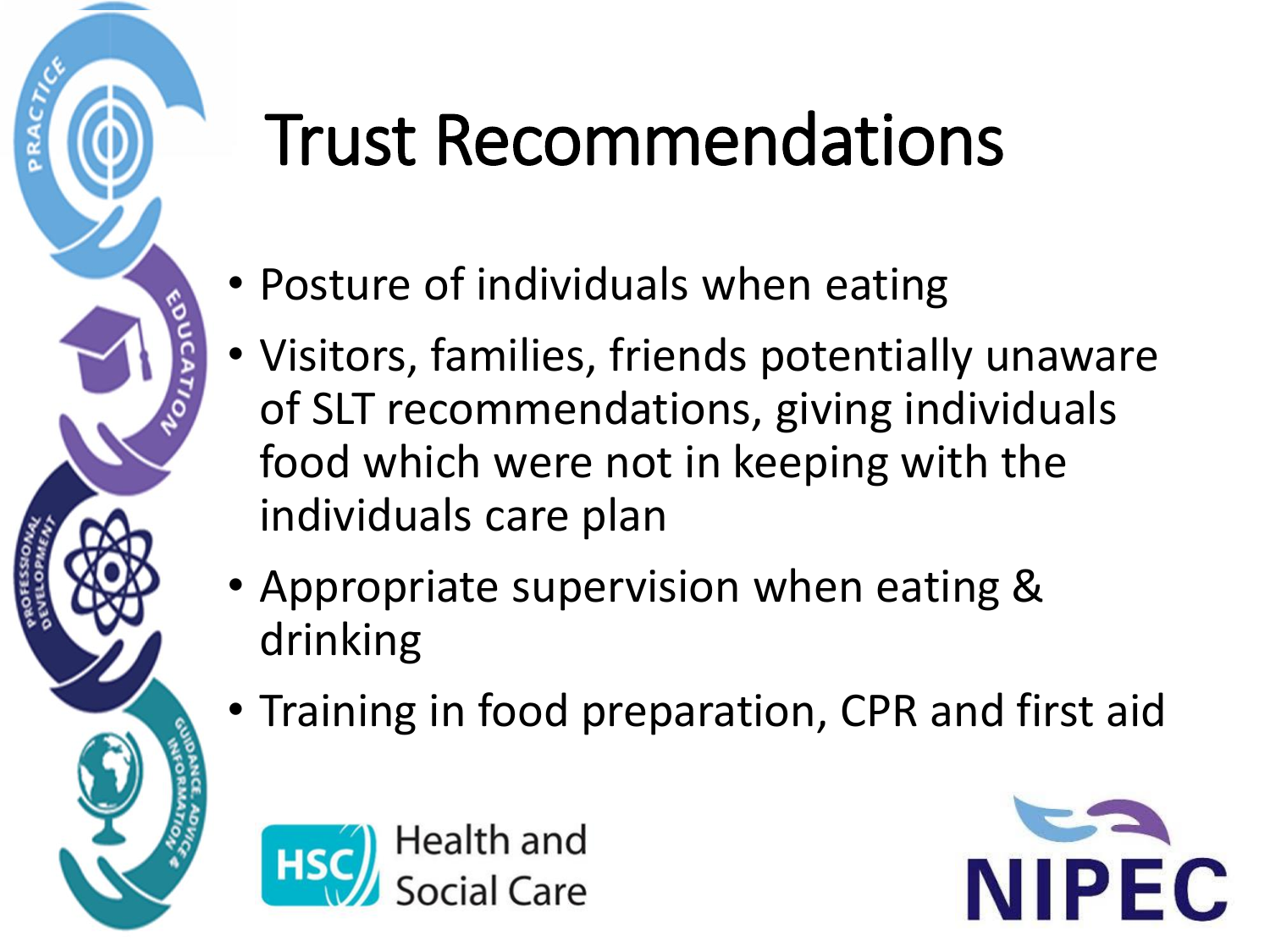- Rise public and staff awareness concerning populations at higher risk of choking.
- Regionally agree terminology for food and fluid texture descriptors across all HSC facilities and providers of modified meal contractors.
- A regional approach to agree roles, responsibilities, tailored training & education to the level of competence and skill required by different groups of staff.
- Key safety messages from the Review and the Dysphagia Scoping Exercise should be shared with relevant stakeholders, especially with those caring directly for individuals with swallowing difficulties<br>**A.L.A.** Health and



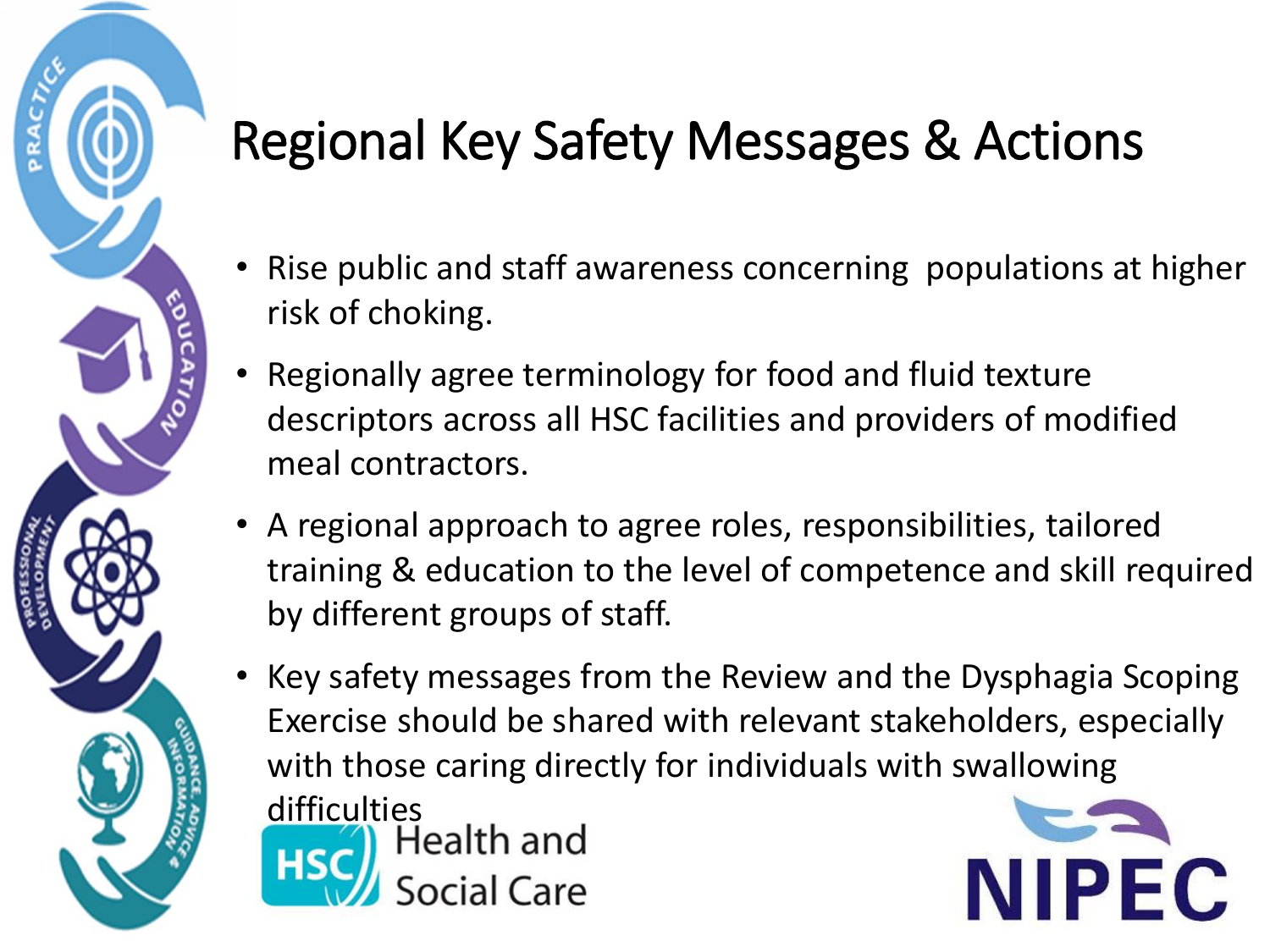Care plans relating to individual dietary needs should

 Be clear and unambiguous Include swallowing recommendations, include requirements for supervision, include the need for assistance with feeding detail food and fluid consistency.



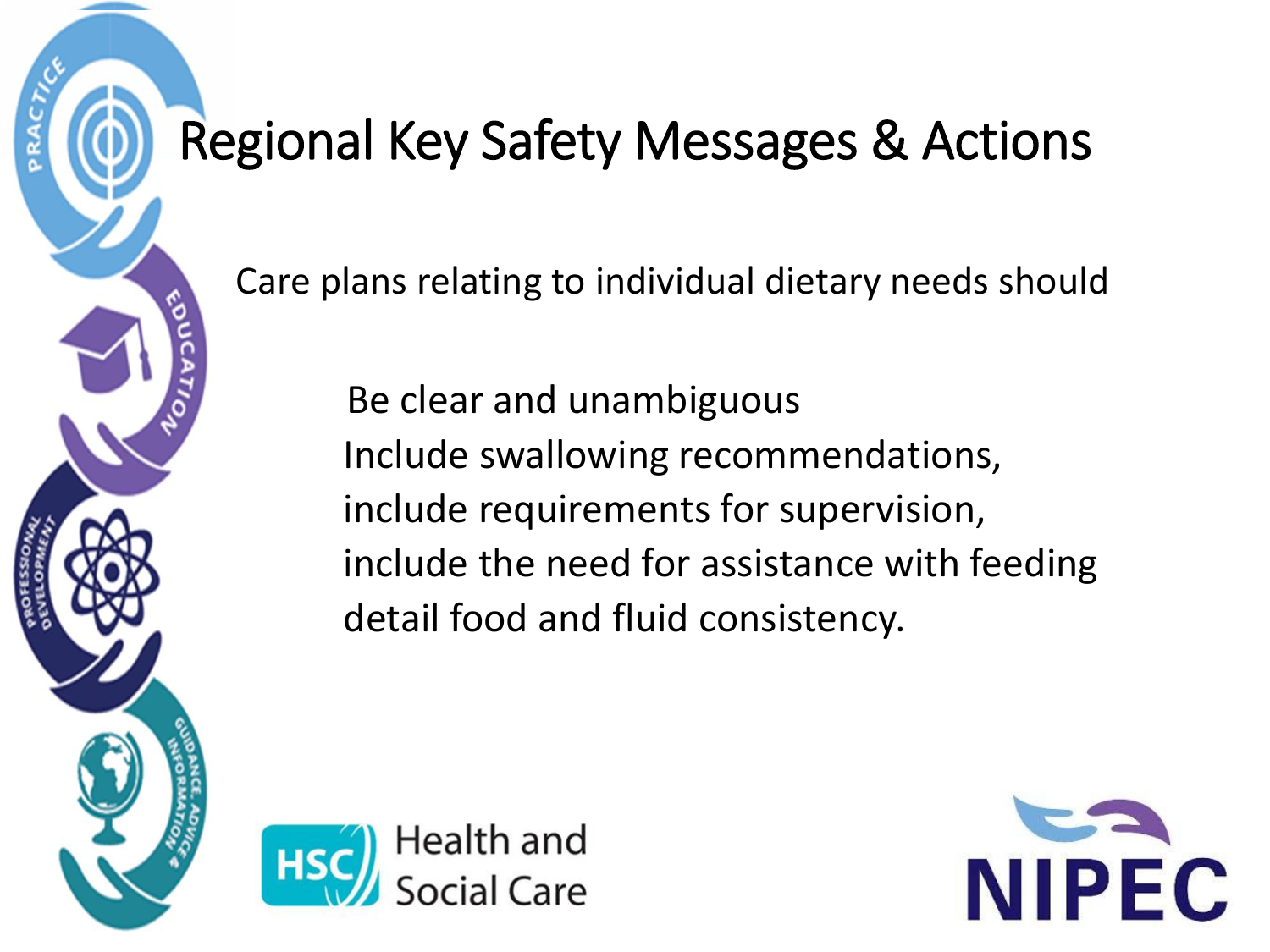- Clear mechanisms for the communication of the patient's swallowing recommendations should be developed including when transferring individuals between locations.
- Individuals who have experienced a deterioration with their swallowing, dysphagia, or who have difficulty with chest infections or aspiration should be reviewed and their needs reassessed.



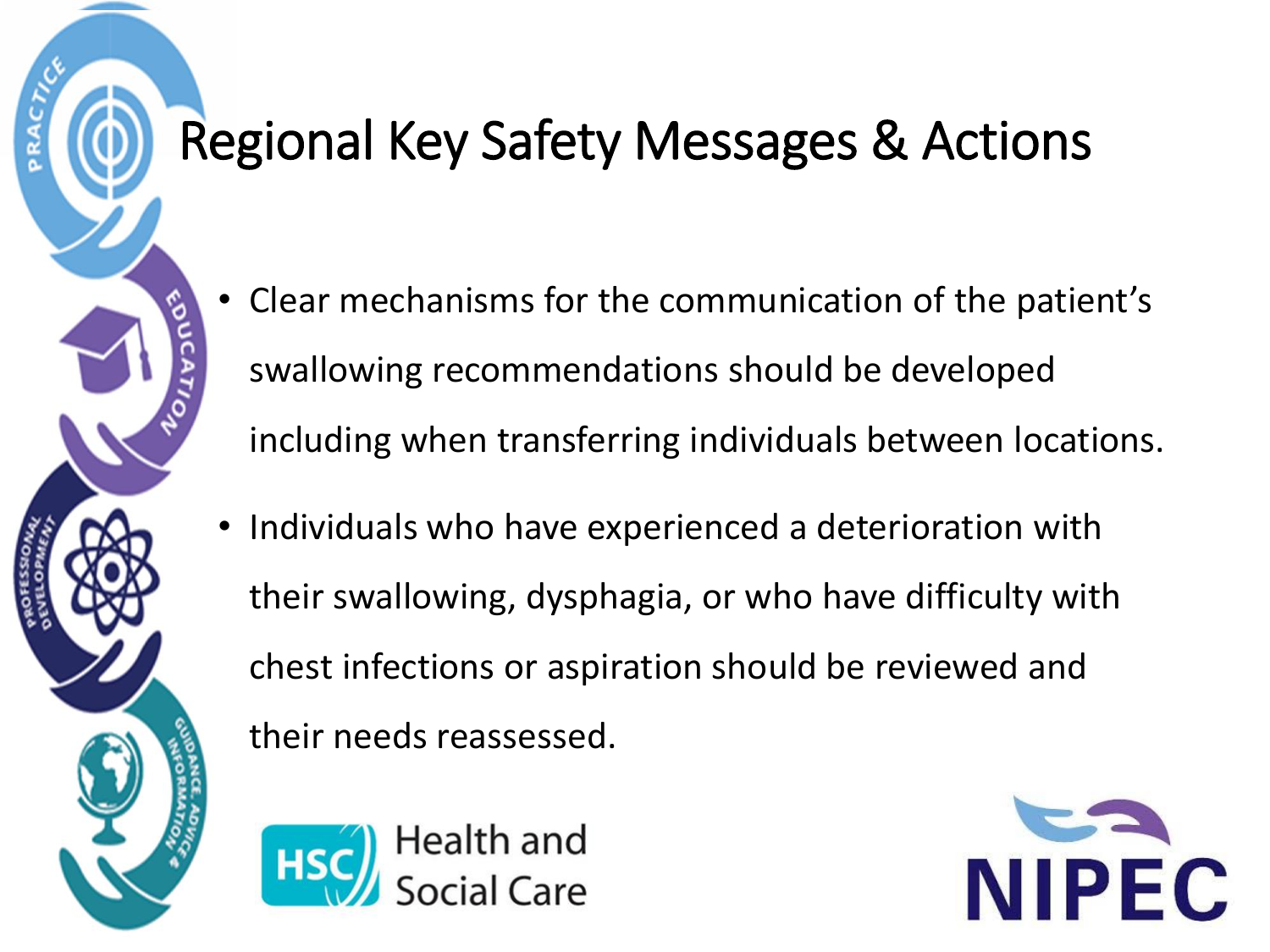- Effective communication  $@$ 
	- handovers
	- meal & snack times
	- on moving facilities
	- on attending day centres
	- If in the care of relatives, carers or others.
- The development of a process for a *Safety Pause* based on one question such as;
- "*what patient safety issues for meal and snack times do we need to be aware of today?"*
- Menu planning
	- consider food that can carry a higher risk of choking,
	- requirement for necessary modifications or avoidance.



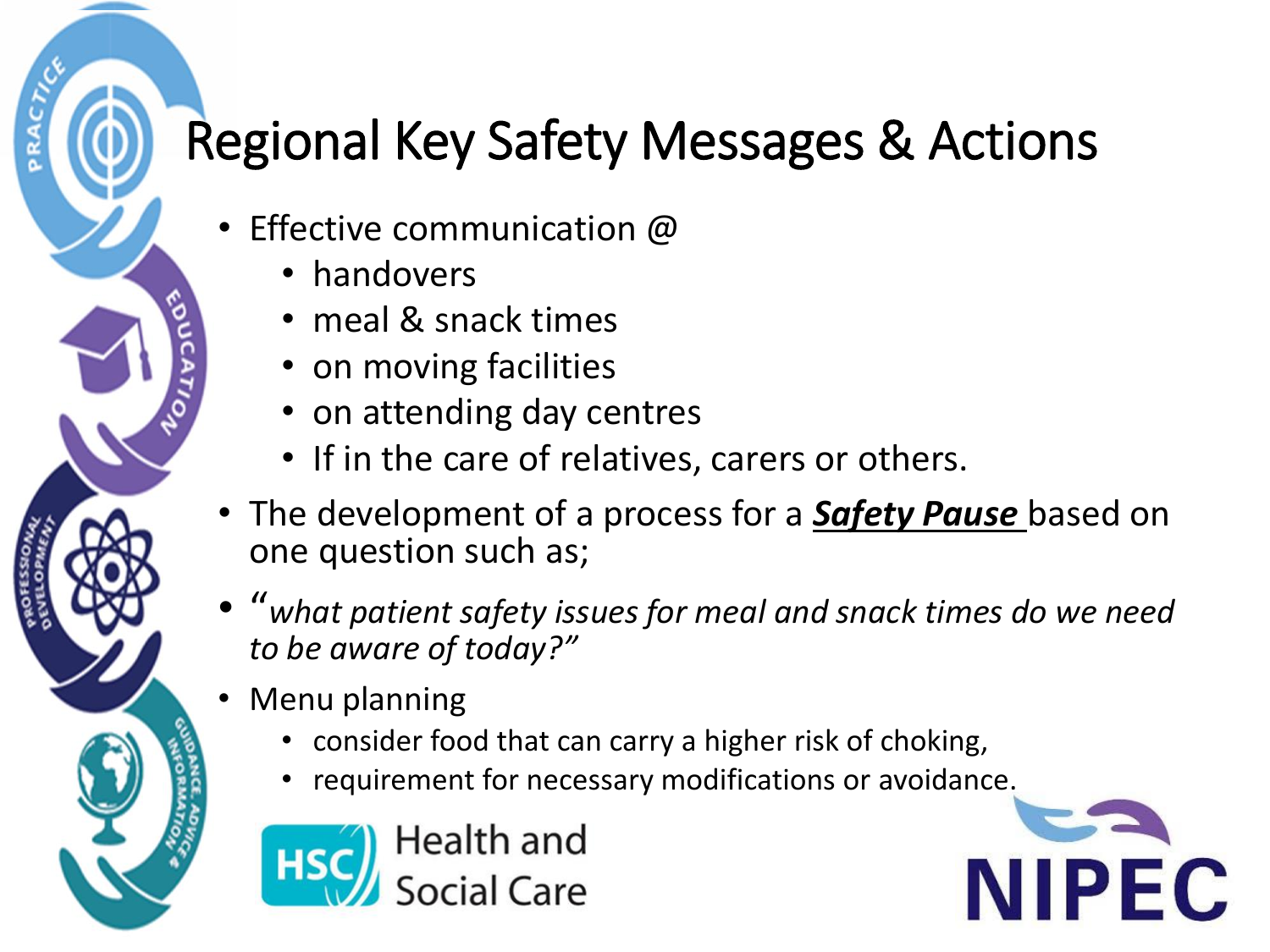

### Key Safety Messages and Actions-Family/Carer

- Families, carers and visitors (if appropriate) should be made aware of any risk of choking and be kept up to date about relevant requirements regarding individual dietary needs.
- Information in an easy to understand format on dysphagia management should be made available for people with swallowing difficulties, their families and carers.



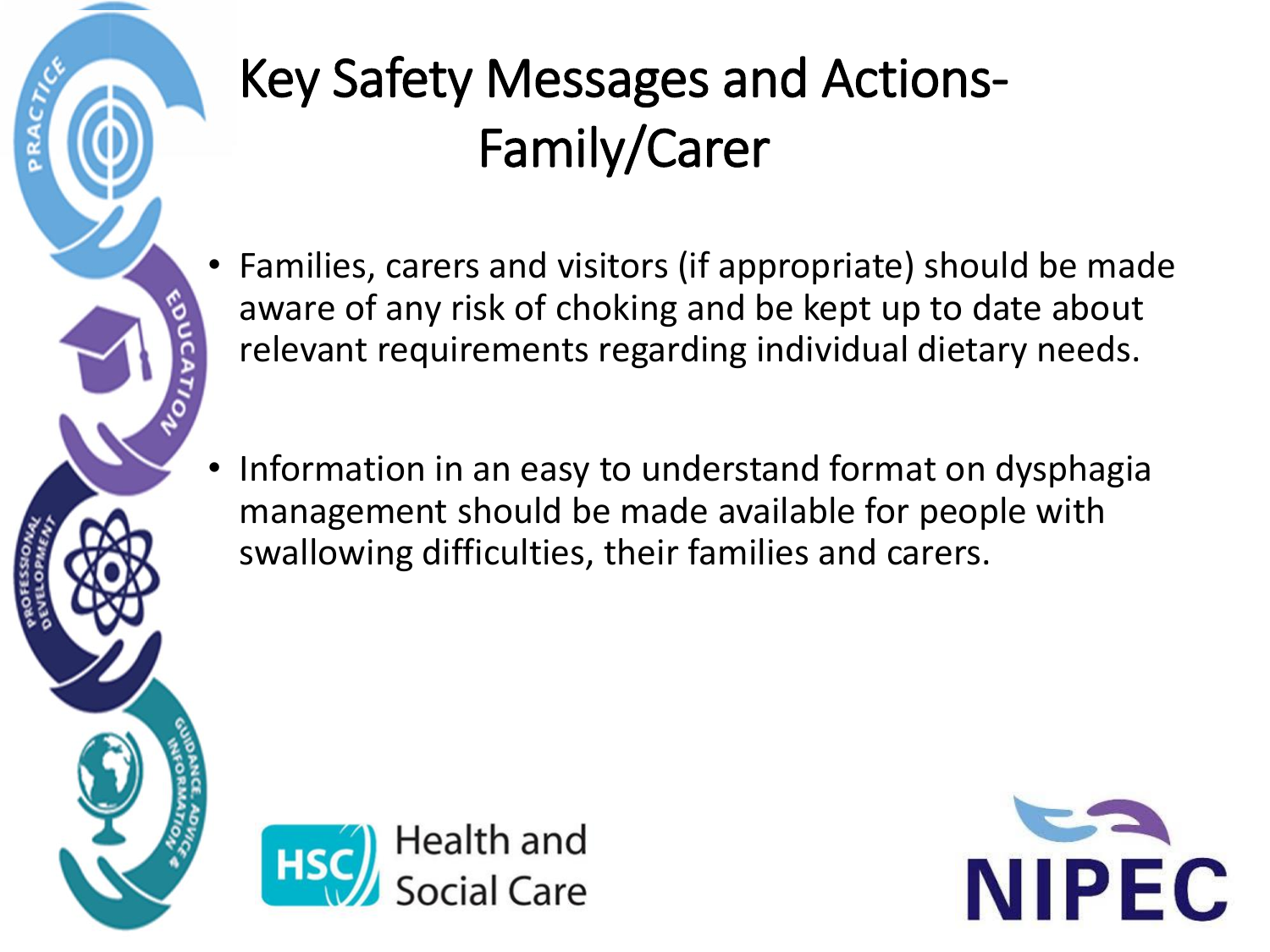#### Key Safety Messages and Actions- Staff

- Training and development of staff should be identified and arrangements put in place to meet them.
	- Support and counselling be available for staff or witnesses involved directly or indirectly in a choking incident.
- Accurate reporting of patient safety incidents involving all patients with dysphagia.



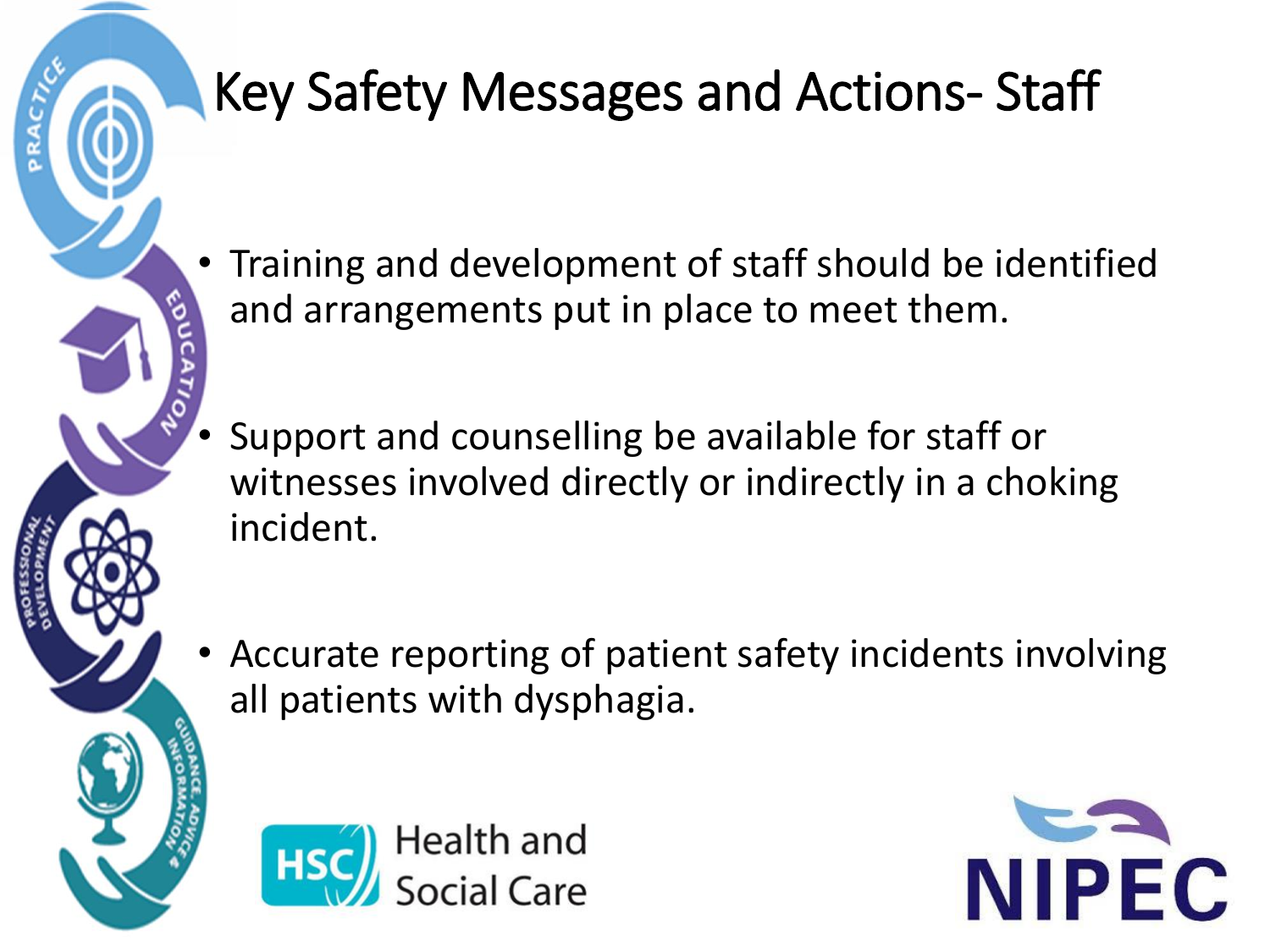

#### Actions for Consideration

- Develop a regional plan for
	- Communicating key safety messages arising from the Thematic Review
	- Consideration of promotional materials and media input
- Develop proposal for a regional approach to dysphagia awareness and training for all staff groups & consider the following ;
	- Access to awareness and training
	- Delivery options
	- Theoretical content as required by staff group
	- SLT care plan "language"/terminology including texture descriptors
	- Appropriate supervision of patients whilst eating or drinking
	- Assessment and compliance
	- Roles and responsibilities



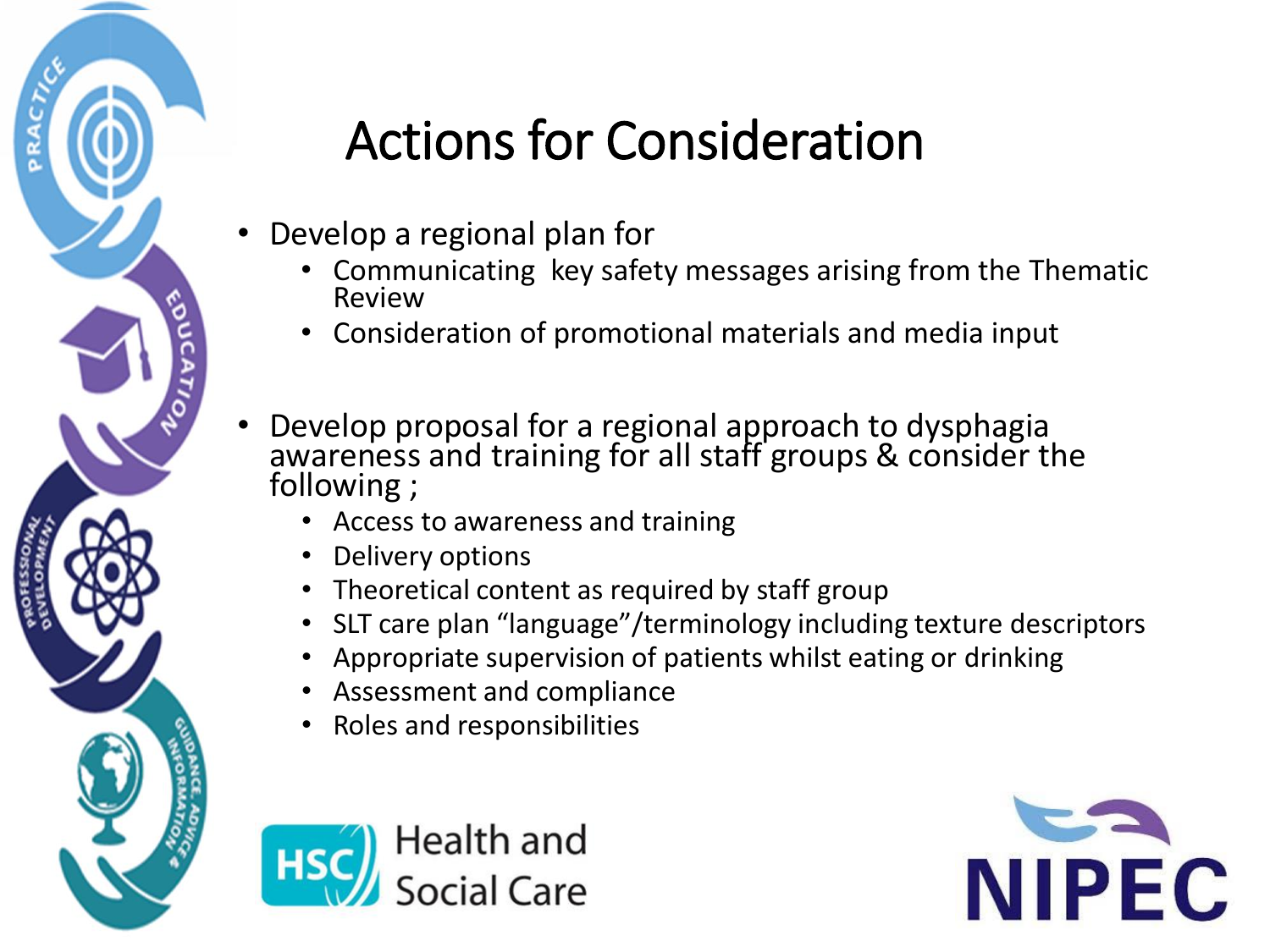

#### Actions for Consideration

- Seek and share outcomes of current improvement initiatives related to choking
- Determine the value of a standardised format for swallow recommendations for use in all care settings.
	- If agreed, engage with relevant stakeholders including professional groups to develop same.
- Determine the value of regional guidance in relation to accurate reporting of patient safety incidents involving all patients with dysphagia.
	- If agreed, engage with relevant stakeholders including professional groups to develop same.